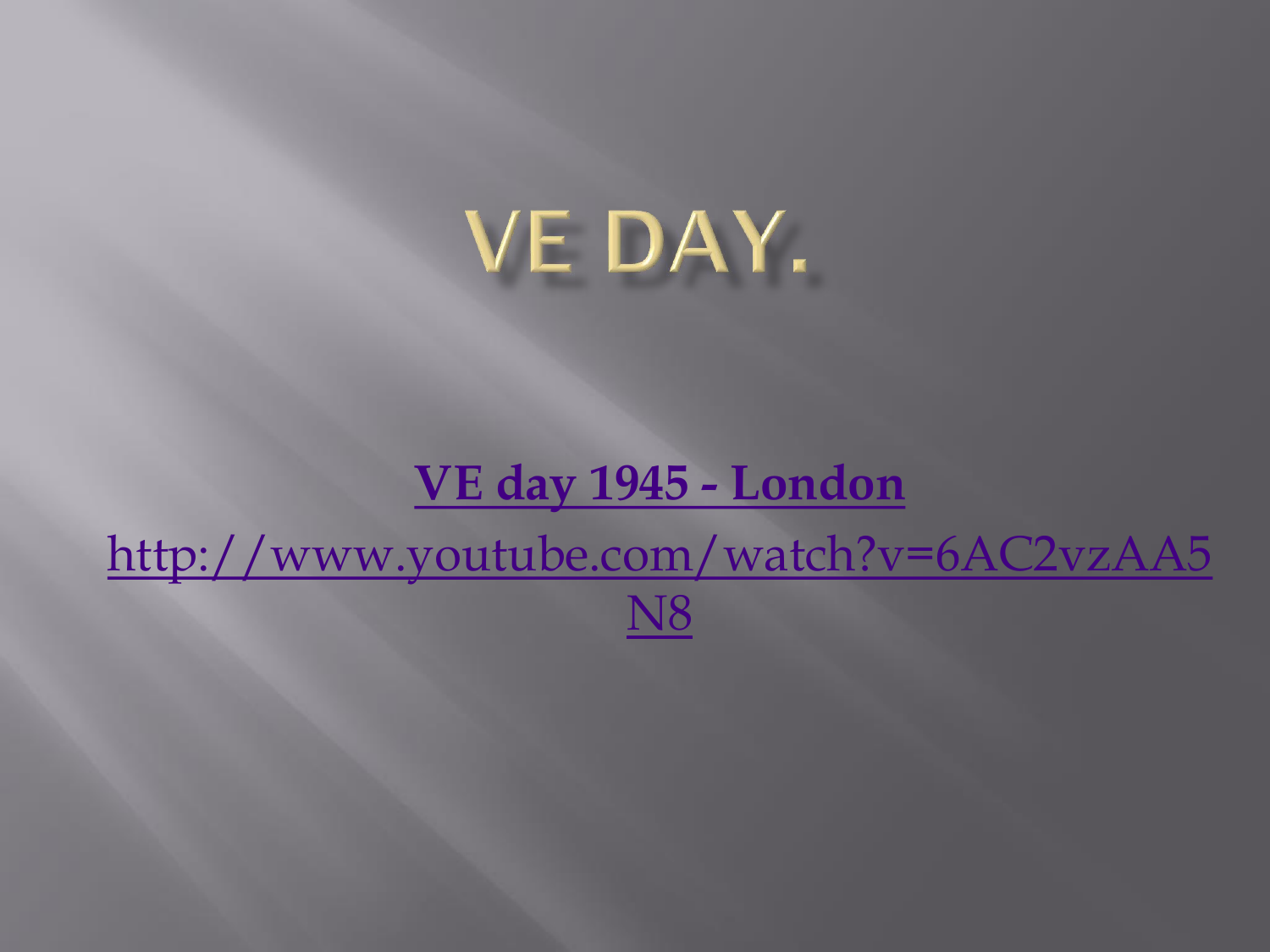# VE DAY.

Friday 8<sup>th</sup> May is VE day.

### What does 'VE' stand for?

## What does it celebrate?

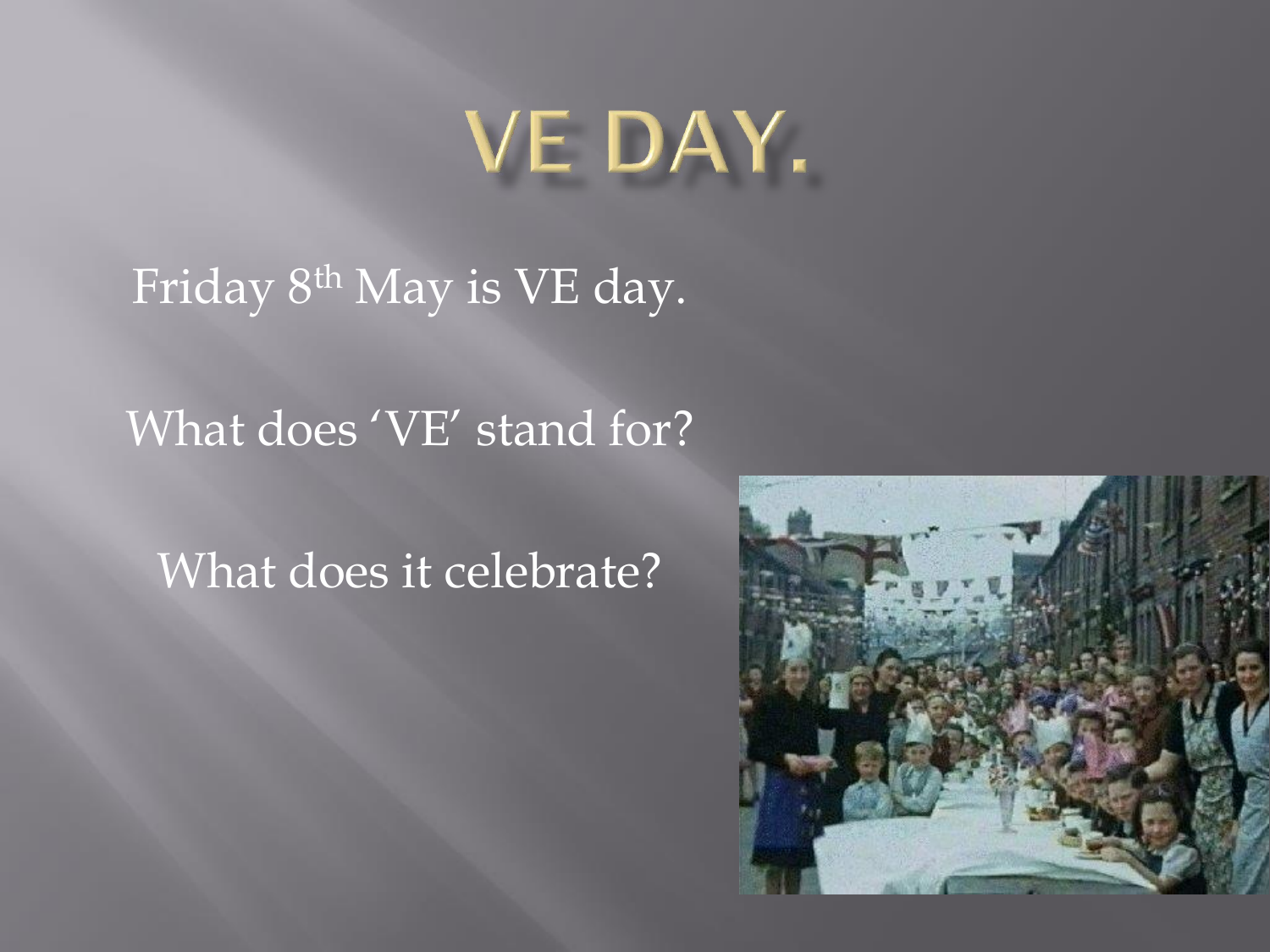- $\Box$  On May 8<sup>th</sup> in the year that WWII ended the Germans surrendered to the Allies.
- They agreed that they had lost the war and that the fighting should stop.
- Millions of people had died in WWII so everyone was really happy that the fighting was over.

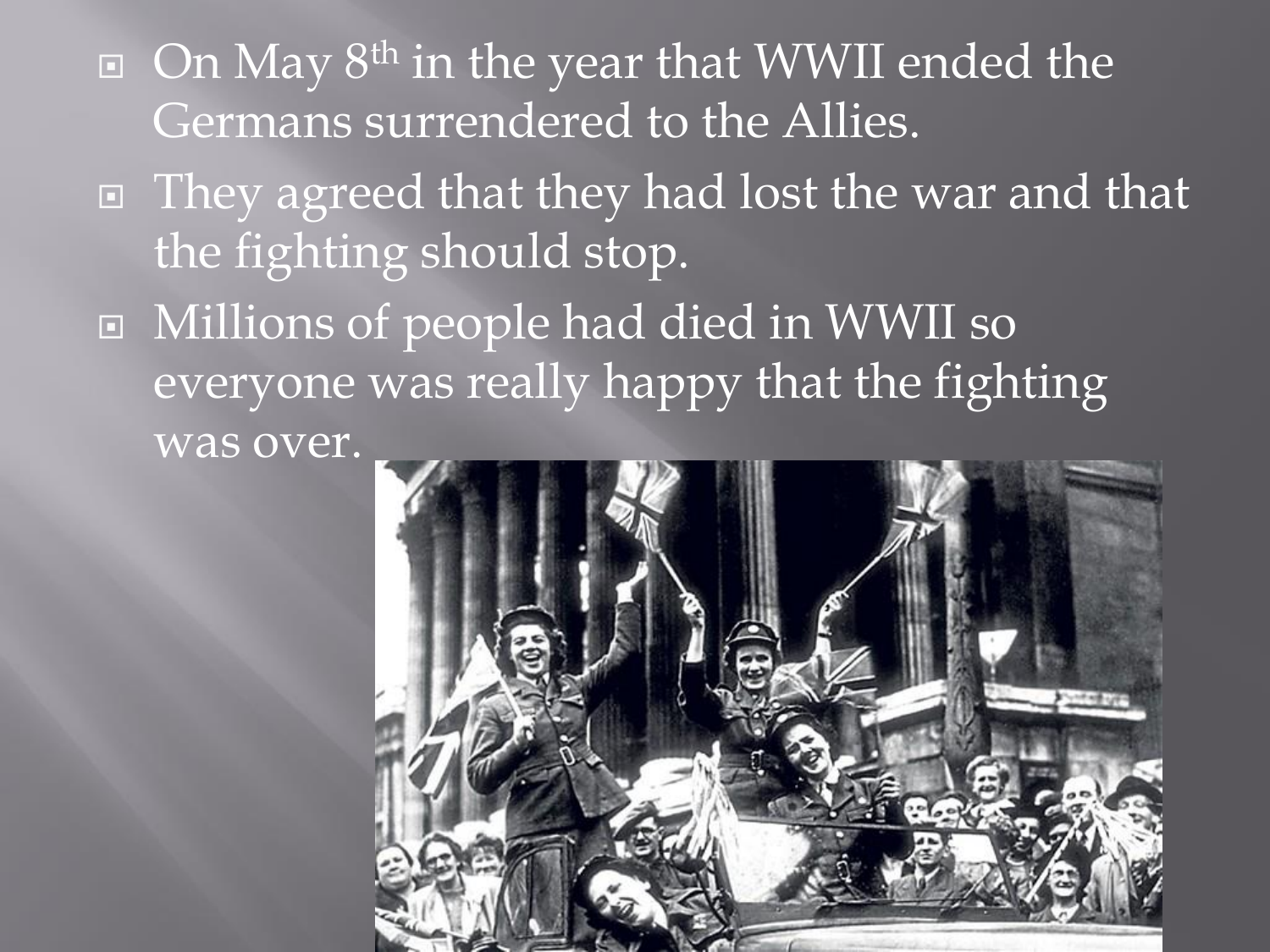## Many people found out about it because the church bells started ringing. Why would church bells spread the news?

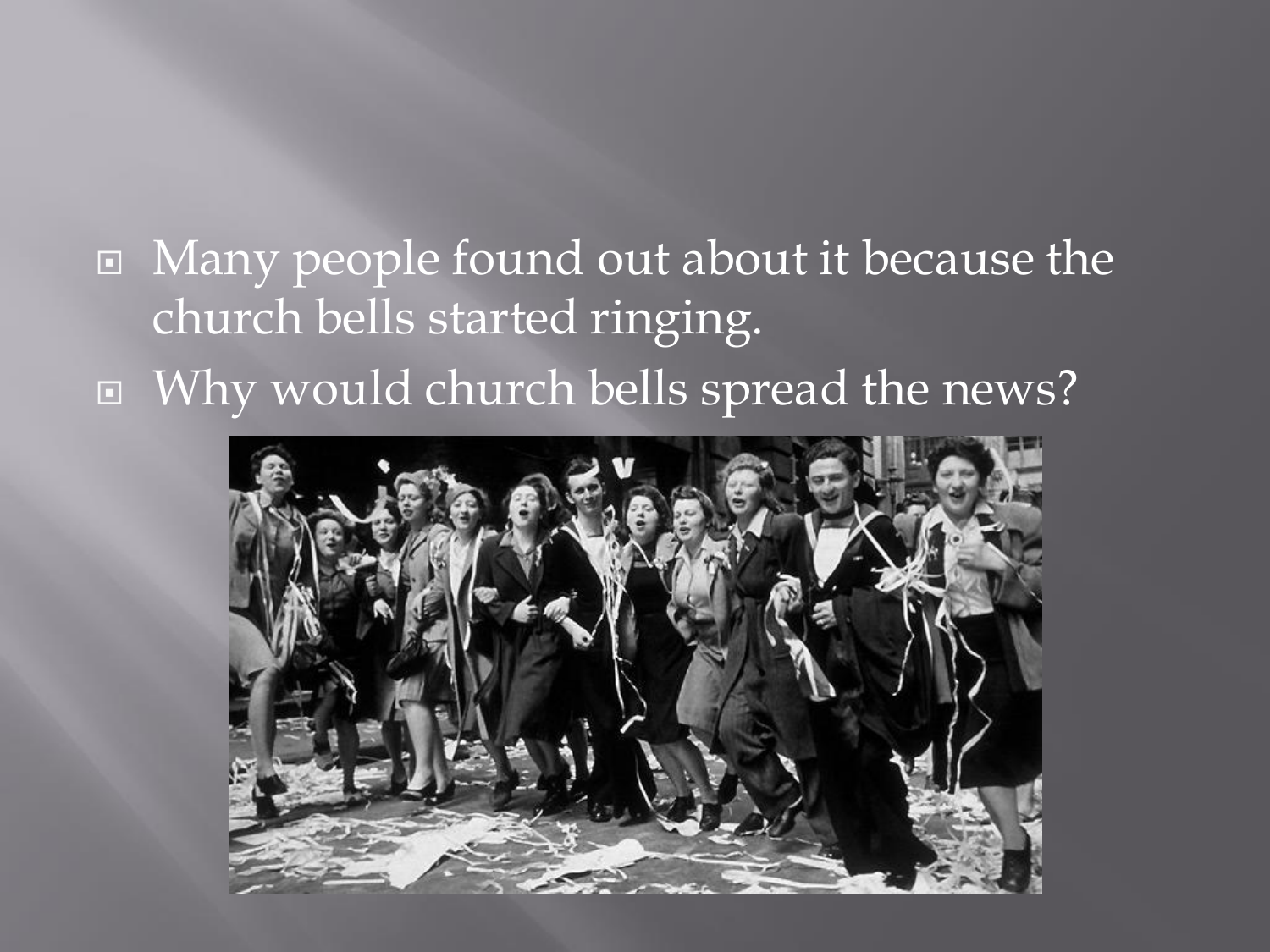Lots of people came out onto the street dressed in red, white and blue. – Why these colours? They held parties in the street to celebrate with everyone that the war was over.

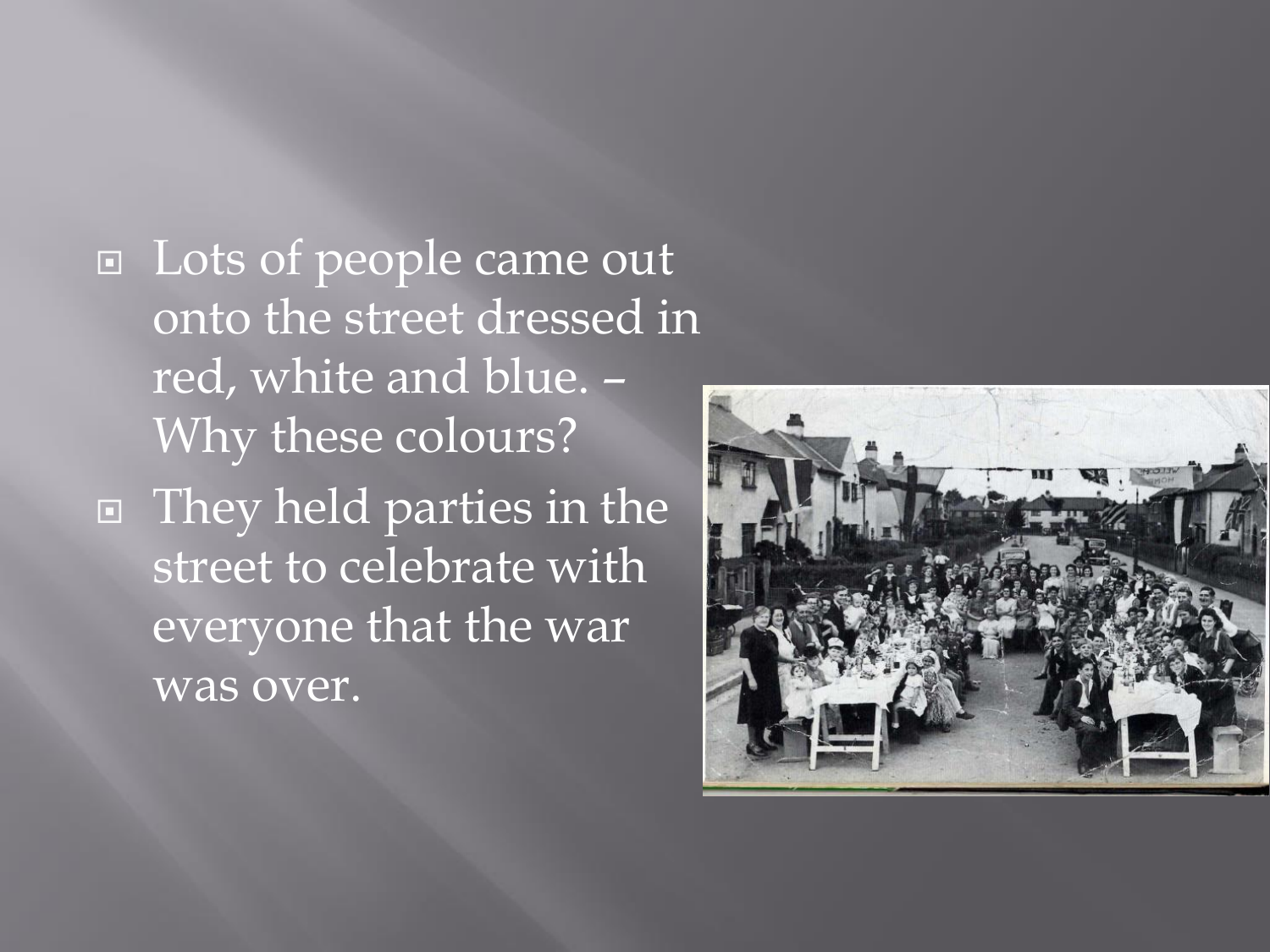□ Because of rationing there wasn't lots of food for sale so everyone coming to the party had to bring something.

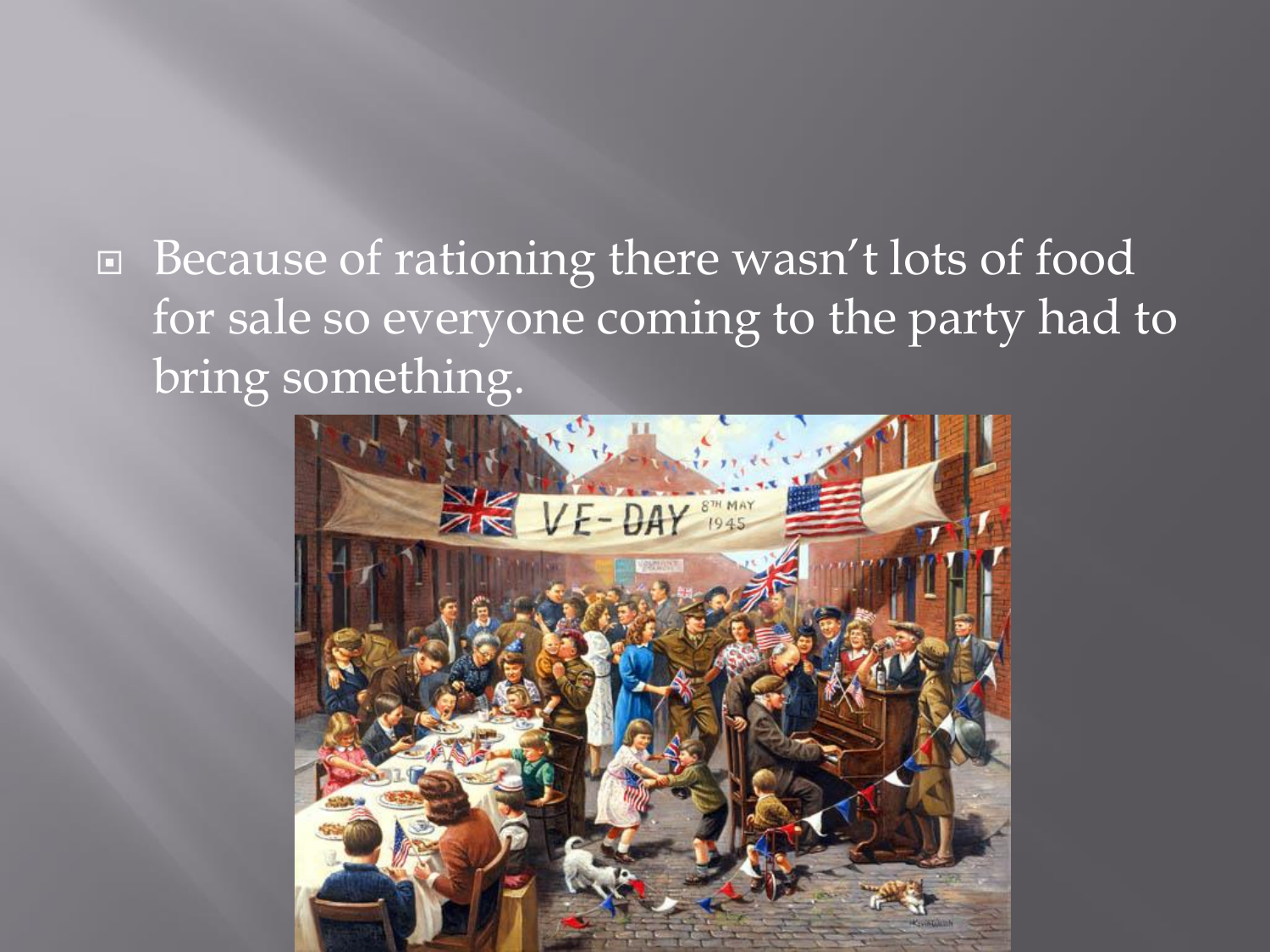The King and Queen waved to everyone from the balcony of Buckingham palace. Our current Queen and her sister went out and joined the party in the street! No-one knew who they were!

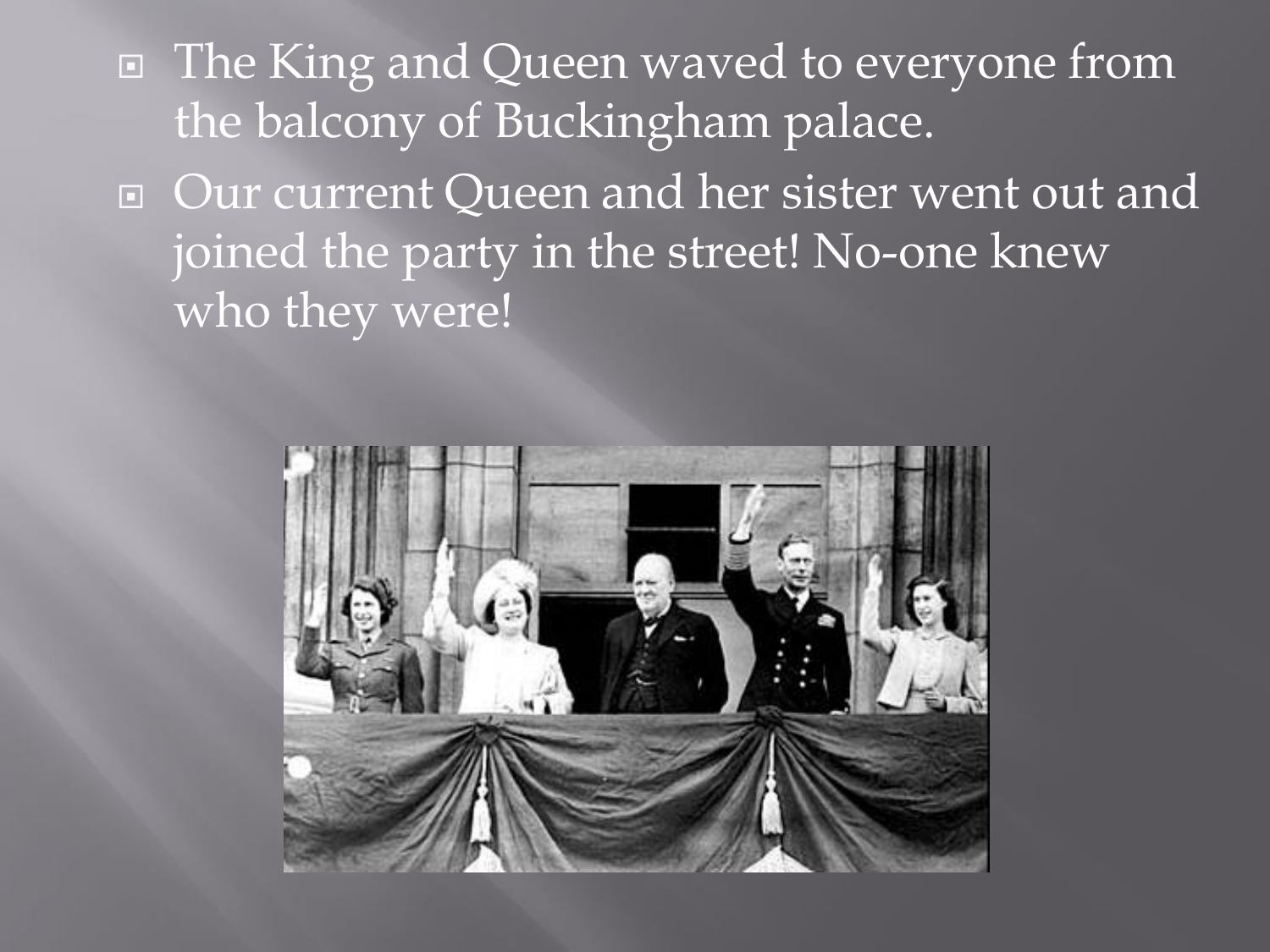Winston Churchill went on the radio and told everyone about Germany surrendering. At the end of his speech he said

#### "This is your victory… Advance Britannia".

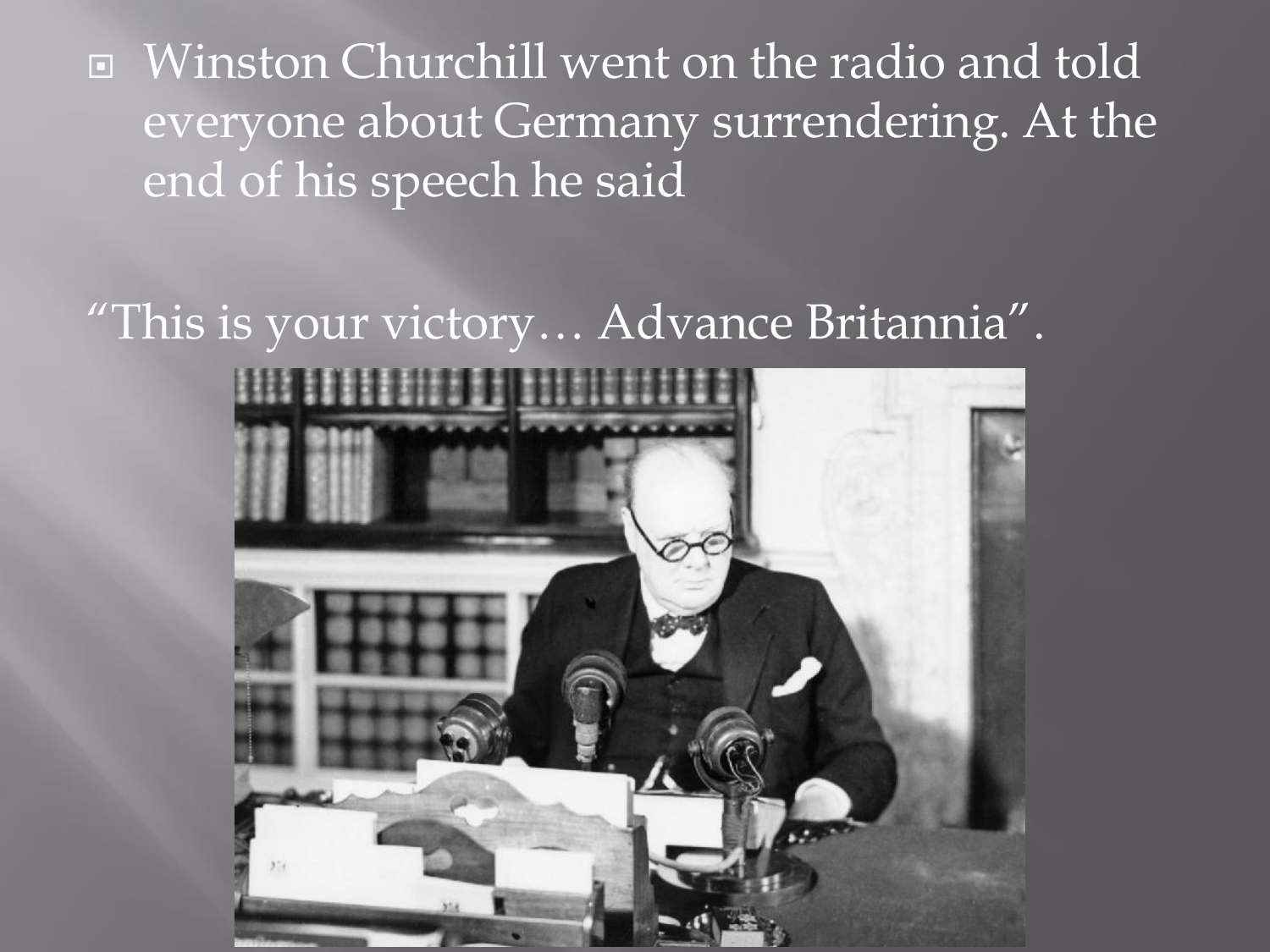## Everyone stayed up and there were bonfires and fireworks to celebrate.

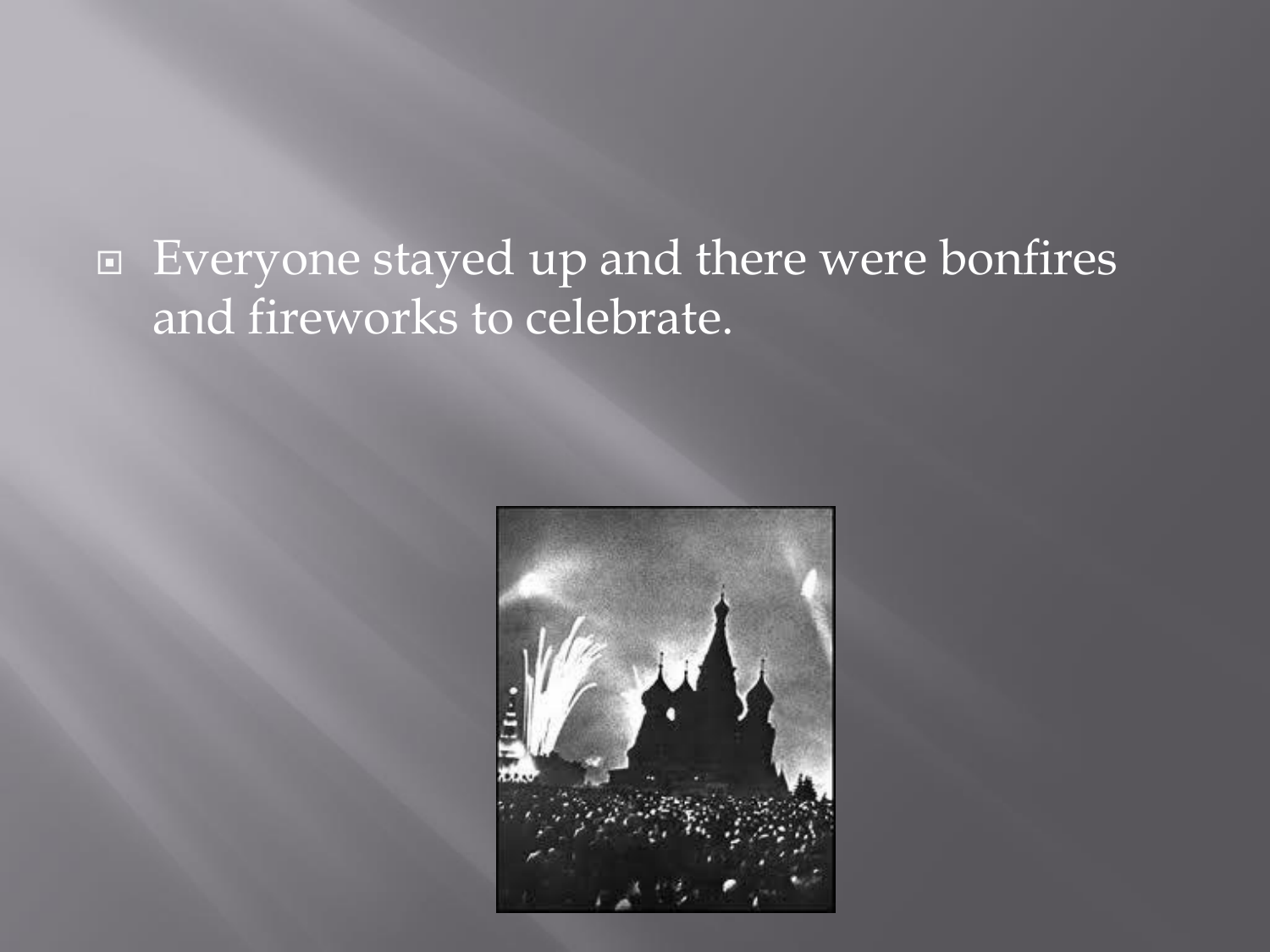## **VE and VJ Day Celebrations in London (1945)**

 [http://www.youtube.com/watch?v=gtzrA2Vf](http://www.youtube.com/watch?v=gtzrA2VfV7E) V7E